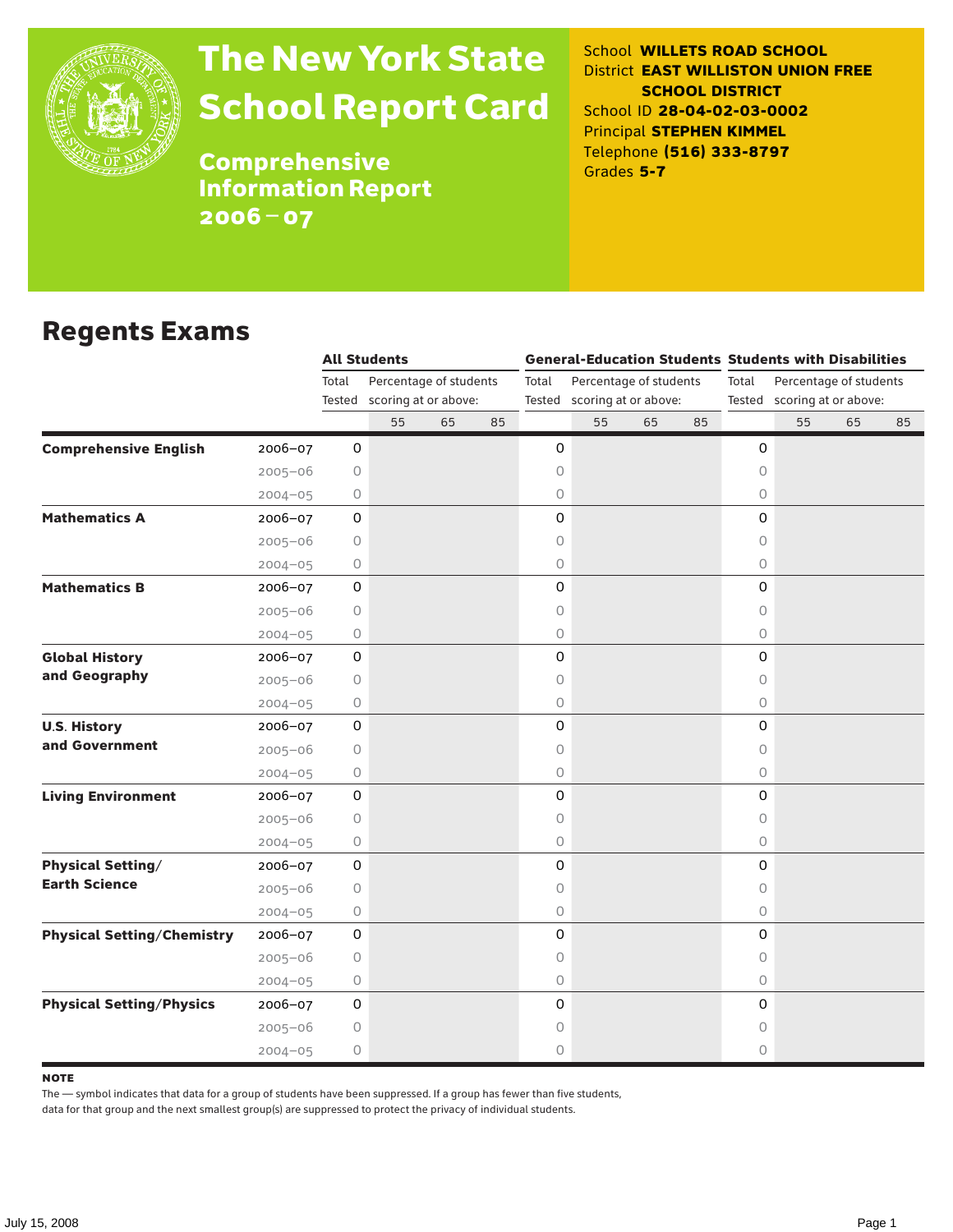School ID 28-04-02-03-0002

School **WILLETS ROAD SCHOOL**<br>School ID 28-04-02-03-0002<br>**DISTRICT** DISTRICT

### New York State English as a Second Language Achievement Test (NYSESLAT)

|                  |             | <b>All Students</b> |                                   |                             |     |                          | <b>General-Education Students</b>                                         |  |                     |  |                          | <b>Students with Disabilities</b>                                         |  |                     |  |       |  |  |
|------------------|-------------|---------------------|-----------------------------------|-----------------------------|-----|--------------------------|---------------------------------------------------------------------------|--|---------------------|--|--------------------------|---------------------------------------------------------------------------|--|---------------------|--|-------|--|--|
|                  |             | Total               | Tested in each performance level: | Percent of students scoring |     |                          | Percent of students scoring<br>Total<br>Tested in each performance level: |  |                     |  |                          | Percent of students scoring<br>Total<br>Tested in each performance level: |  |                     |  |       |  |  |
|                  |             |                     |                                   | Begin. Interm. Adv.         |     | Prof.                    |                                                                           |  | Begin. Interm. Adv. |  | Prof.                    |                                                                           |  | Begin. Interm. Adv. |  | Prof. |  |  |
| <b>Listening</b> | 2006-07     | 0                   |                                   |                             |     |                          | 0                                                                         |  |                     |  |                          | 0                                                                         |  |                     |  |       |  |  |
| and Speaking     | $2005 - 06$ | 0                   |                                   |                             |     |                          | 0                                                                         |  |                     |  |                          | 0                                                                         |  |                     |  |       |  |  |
| $(Grades K-1)$   | $2004 - 05$ | 0                   |                                   |                             |     |                          | $\circ$                                                                   |  |                     |  |                          | 0                                                                         |  |                     |  |       |  |  |
| <b>Reading</b>   | 2006-07     | 0                   |                                   |                             |     |                          | 0                                                                         |  |                     |  |                          | 0                                                                         |  |                     |  |       |  |  |
| and Writing      | $2005 - 06$ | 0                   |                                   |                             |     |                          | 0                                                                         |  |                     |  |                          | 0                                                                         |  |                     |  |       |  |  |
| $(Grades K-1)$   | $2004 - 05$ | 0                   |                                   |                             |     |                          | 0                                                                         |  |                     |  |                          | 0                                                                         |  |                     |  |       |  |  |
| <b>Listening</b> | $2006 - 07$ | 0                   |                                   |                             |     |                          | 0                                                                         |  |                     |  |                          | 0                                                                         |  |                     |  |       |  |  |
| and Speaking     | $2005 - 06$ | 0                   |                                   |                             |     |                          | $\circ$                                                                   |  |                     |  |                          | $\circ$                                                                   |  |                     |  |       |  |  |
| $(Grades 2-4)$   | $2004 - 05$ | $\circ$             |                                   |                             |     |                          | 0                                                                         |  |                     |  |                          | 0                                                                         |  |                     |  |       |  |  |
| <b>Reading</b>   | 2006-07     | $\mathsf 0$         |                                   |                             |     |                          | 0                                                                         |  |                     |  |                          | 0                                                                         |  |                     |  |       |  |  |
| and Writing      | $2005 - 06$ | 0                   |                                   |                             |     |                          | 0                                                                         |  |                     |  |                          | 0                                                                         |  |                     |  |       |  |  |
| (Grades $2-4$ )  | $2004 - 05$ | 0                   |                                   |                             |     |                          | 0                                                                         |  |                     |  |                          | 0                                                                         |  |                     |  |       |  |  |
| Listening        | 2006-07     | 11                  | 0%                                | 9%                          | 18% | 73%                      | 8                                                                         |  |                     |  |                          | 3                                                                         |  |                     |  |       |  |  |
| and Speaking     | $2005 - 06$ | 6                   | 0%                                | 17%                         | 17% | 67%                      | $\overline{4}$                                                            |  |                     |  |                          | $\overline{2}$                                                            |  |                     |  |       |  |  |
| $(Grades 5-6)$   | $2004 - 05$ | 4                   | $\overline{\phantom{a}}$          |                             |     | $\overline{\phantom{0}}$ | 4                                                                         |  |                     |  | $\overline{\phantom{0}}$ | 0                                                                         |  |                     |  |       |  |  |
| <b>Reading</b>   | 2006-07     | 11                  | 0%                                | 18%                         | 27% | 55%                      | 8                                                                         |  |                     |  | -                        | 3                                                                         |  |                     |  |       |  |  |
| and Writing      | $2005 - 06$ | 6                   | 0%                                | 17%                         | 50% | 33%                      | 4                                                                         |  |                     |  |                          | 2                                                                         |  |                     |  |       |  |  |
| $(Grades 5-6)$   | $2004 - 05$ | 4                   |                                   |                             |     |                          | $\overline{4}$                                                            |  |                     |  |                          | 0                                                                         |  |                     |  |       |  |  |
| <b>Listening</b> | 2006-07     | 0                   |                                   |                             |     |                          | 0                                                                         |  |                     |  |                          | 0                                                                         |  |                     |  |       |  |  |
| and Speaking     | $2005 - 06$ | $\overline{2}$      |                                   |                             |     |                          | 1                                                                         |  |                     |  |                          | 1                                                                         |  |                     |  |       |  |  |
| (Grades $7-8$ )  | $2004 - 05$ | $\overline{2}$      |                                   |                             |     |                          | $\overline{2}$                                                            |  |                     |  |                          | 0                                                                         |  |                     |  |       |  |  |
| <b>Reading</b>   | 2006-07     | $\mathsf 0$         |                                   |                             |     |                          | 0                                                                         |  |                     |  |                          | 0                                                                         |  |                     |  |       |  |  |
| and Writing      | $2005 - 06$ | $\overline{c}$      |                                   |                             |     |                          | $\mathbf 1$                                                               |  |                     |  |                          | 1                                                                         |  |                     |  |       |  |  |
| $(Grades 7-8)$   | $2004 - 05$ | $\overline{2}$      |                                   |                             |     |                          | 2                                                                         |  |                     |  |                          | 0                                                                         |  |                     |  |       |  |  |
| <b>Listening</b> | $2006 - 07$ | 0                   |                                   |                             |     |                          | 0                                                                         |  |                     |  |                          | 0                                                                         |  |                     |  |       |  |  |
| and Speaking     | $2005 - 06$ | $\circ$             |                                   |                             |     |                          | 0                                                                         |  |                     |  |                          | $\circ$                                                                   |  |                     |  |       |  |  |
| $(Grades g-12)$  | $2004 - 05$ | $\circ$             |                                   |                             |     |                          | 0                                                                         |  |                     |  |                          | $\circ$                                                                   |  |                     |  |       |  |  |
| <b>Reading</b>   | $2006 - 07$ | 0                   |                                   |                             |     |                          | 0                                                                         |  |                     |  |                          | 0                                                                         |  |                     |  |       |  |  |
| and Writing      | $2005 - 06$ | 0                   |                                   |                             |     |                          | 0                                                                         |  |                     |  |                          | 0                                                                         |  |                     |  |       |  |  |
| $(Grades g-12)$  | $2004 - 05$ | 0                   |                                   |                             |     |                          | $\circ$                                                                   |  |                     |  |                          | 0                                                                         |  |                     |  |       |  |  |

#### **NOTE**

The — symbol indicates that data for a group of students have been suppressed. If a group has fewer than five students,

data for that group and the next smallest group(s) are suppressed to protect the privacy of individual students.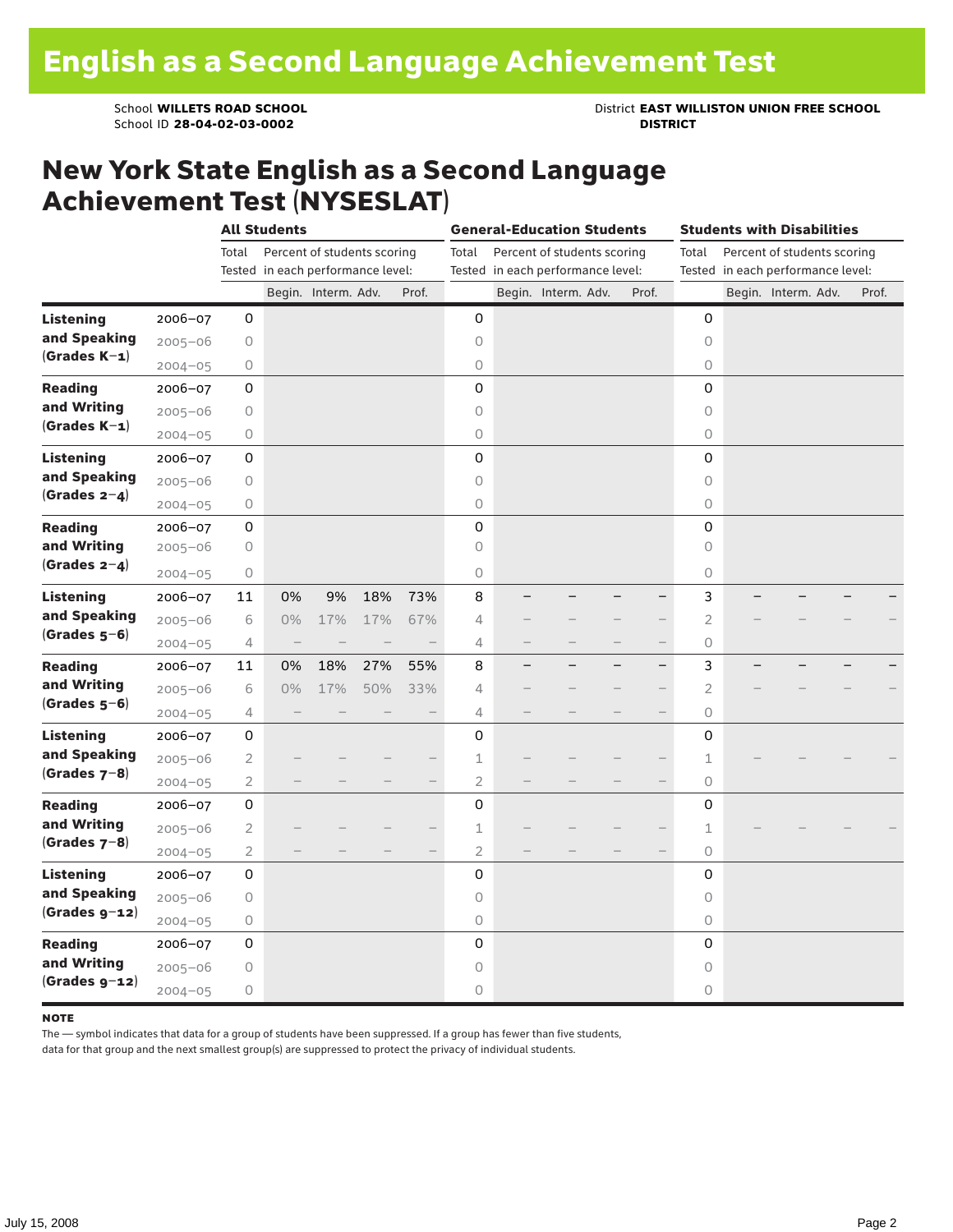School ID **28-04-02-03-0002 DISTRICT**

## Elementary/Middle-Level Social Studies 2006–07

|                            | <b>All Students</b>                                         |    |       |     |                |       | <b>General-Education Students</b>                  |                                                             | <b>Students with Disabilities</b> |     |    |    |    |     |                |
|----------------------------|-------------------------------------------------------------|----|-------|-----|----------------|-------|----------------------------------------------------|-------------------------------------------------------------|-----------------------------------|-----|----|----|----|-----|----------------|
|                            | Total<br>Percentage of students<br>Tested scoring at level: |    |       |     |                | Total | Percentage of students<br>Tested scoring at level: | Percentage of students<br>Total<br>Tested scoring at level: |                                   |     |    |    |    |     |                |
|                            |                                                             |    |       |     | $\overline{4}$ |       |                                                    |                                                             |                                   |     |    |    |    |     | $\overline{4}$ |
| <b>Elementary</b><br>Level | 165                                                         | 1% | $1\%$ | 53% | 45%            | 149   | 1%                                                 | $1\%$                                                       | 50%                               | 48% | 16 | 0% | 0% | 88% | 13%            |
| <b>Middle Level</b>        |                                                             |    |       |     |                | 0     |                                                    |                                                             |                                   |     | 0  |    |    |     |                |

#### 2003 Total Cohort Performance on Regents Exams After Four Years

|                                        | <b>All Students</b> |                                                 |  |              |                      | <b>General-Education Students</b>               |              | <b>Students with Disabilities</b> |                                    |  |                    |  |  |
|----------------------------------------|---------------------|-------------------------------------------------|--|--------------|----------------------|-------------------------------------------------|--------------|-----------------------------------|------------------------------------|--|--------------------|--|--|
|                                        | Cohort<br>Enrollm   | Percentage of<br>students scoring:<br>$55 - 64$ |  | 65-84 85-100 | Coho<br>$\circ$<br>ᇛ | Percentage of<br>students scoring:<br>$55 - 64$ | 65-84 85-100 | Cohor<br>ò,<br>문                  | Percentage of<br>students scoring: |  | 55-64 65-84 85-100 |  |  |
| <b>Global History</b><br>and Geography | 0                   |                                                 |  |              | 0                    |                                                 |              | 0                                 |                                    |  |                    |  |  |
| <b>U.S. History</b><br>and Government  | 0                   |                                                 |  |              | $\Omega$             |                                                 |              | 0                                 |                                    |  |                    |  |  |
| <b>Science</b>                         | 0                   |                                                 |  |              | $\Omega$             |                                                 |              | 0                                 |                                    |  |                    |  |  |

## New York State Alternate Assessments (NYSAA) 2006–07

|                         | <b>All Students</b> |                  |                            |   |   |  |  |  |  |  |
|-------------------------|---------------------|------------------|----------------------------|---|---|--|--|--|--|--|
|                         | Total               | Tested at Level: | Number of students scoring |   |   |  |  |  |  |  |
|                         |                     | 1                | $\mathcal{P}$              | 3 | 4 |  |  |  |  |  |
| <b>Elementary Level</b> |                     |                  |                            |   |   |  |  |  |  |  |
| Social Studies          | 0                   |                  |                            |   |   |  |  |  |  |  |
| <b>Middle Level</b>     |                     |                  |                            |   |   |  |  |  |  |  |
| Social Studies          | 0                   |                  |                            |   |   |  |  |  |  |  |
| <b>Secondary Level</b>  |                     |                  |                            |   |   |  |  |  |  |  |
| English Language Arts   | O                   |                  |                            |   |   |  |  |  |  |  |
| <b>Mathematics</b>      | O                   |                  |                            |   |   |  |  |  |  |  |
| Social Studies          | O                   |                  |                            |   |   |  |  |  |  |  |
| Science                 | 0                   |                  |                            |   |   |  |  |  |  |  |

The New York State Alternate Assessment (NYSAA) is for students with severe cognitive disabilities. Results for students taking the NYSAA in English language arts, mathematics, and science at the elementary and middle levels are available in the *Accountability and Overview Report* part of *The New York State Report Card*.

The — symbol indicates that data for a group of students have been suppressed. If a group has fewer than five students, data for that group and the next smallest group(s) are suppressed to protect the privacy of individual students.

**NOTE**